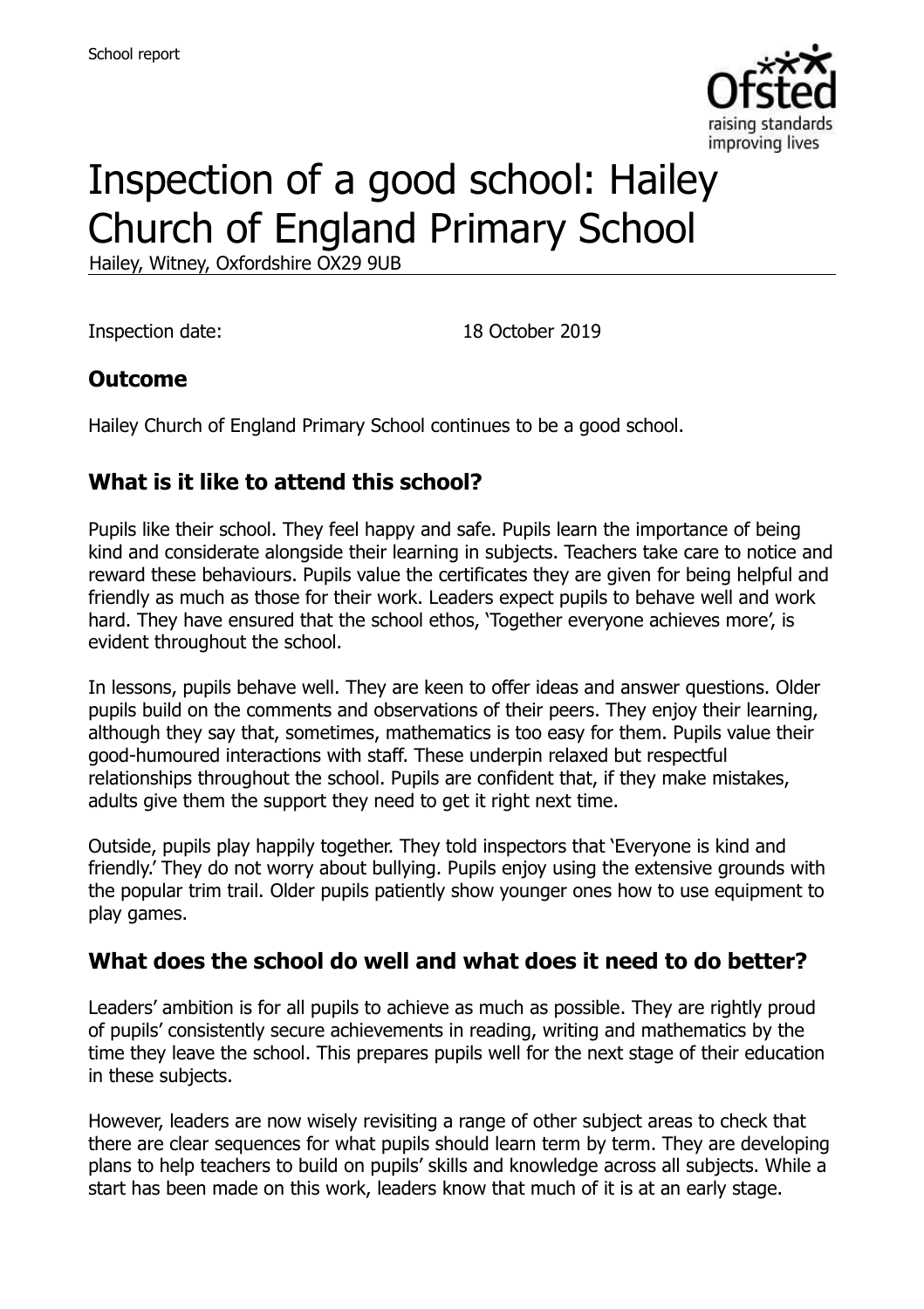

Consequently, the quality of education pupils experience in foundation subjects, such as art and geography, is not currently as well developed as it is in English and mathematics. So, although pupils gain relevant knowledge in these subjects, a lack of careful sequencing means that pupils do not build on their knowledge securely enough. For example, in art, pupils are not mastering techniques or, for example, building knowledge well of artists through history.

Linked to the school's agreed approach, establishing early reading skills and a love of books has been carefully developed to weave through and link to learning themes. For instance, pupils told us that a recent move to study whole books rather than a series of comprehension activities has made these activities more exciting for them. Pupils get off to a good start with their reading in the early years. They quickly learn their phonics and relish using these skills in their early reading and writing. As pupils move up through the school, they learn how to find information from texts. They talk confidently about types of books and the authors they enjoy.

Pupils with special educational needs and/or disabilities (SEND) and those who need to catch up with some areas of their learning are mostly supported well. Adults adapt learning plans accordingly and provide pupils with useful extra help. However, sometimes, the reading books for these pupils are not well matched to their needs. When this happens, pupils struggle to experience success or to enjoy reading.

Pupils across the school learn to calculate in mathematics successfully. Starting in the early years, teachers use their assessments well to carefully plan work which develops children's number skills. Through the school, those with SEND are supported effectively. Pupils enjoy mastering their times tables through regular practice. However, there are not enough opportunities for pupils across the school to apply these skills to challenging problems or to apply their developing mathematical reasoning. This means that, while they enjoy mathematics, pupils sometimes feel it is too easy.

Pupils value the opportunities afforded to them to be part of the wider life of the school. They develop secure skills as responsible citizens because of the focus on their behaviour and attitudes. As they reach the top of the school, they take very seriously their roles as ambassadors or sports leaders. This prepares them well for responsibility as they move on.

#### **Safeguarding**

The arrangements for safeguarding are effective.

Leaders have made sure that keeping pupils safe is a priority. Staff have regular safeguarding updates. They have the training they need to spot signs of abuse and know how to report these concerns. Leaders act on any concerns promptly and appropriately to help keep pupils safe.

Pupils learn about keeping themselves safe. This is particularly important as they move around the three buildings that make up the school site. Pupils also learn how to manage risks outside of school, for instance when online.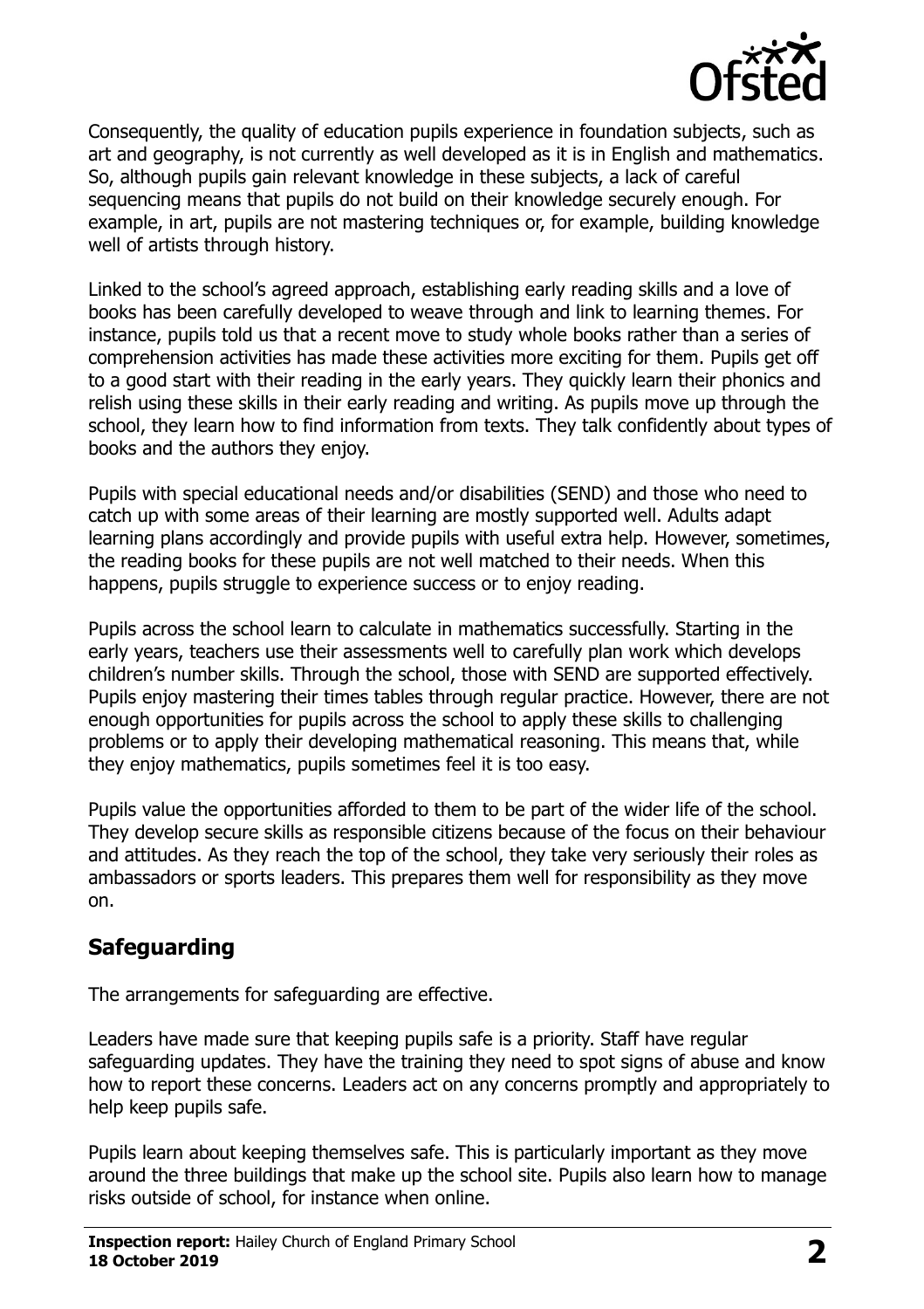

## **What does the school need to do to improve?**

## **(Information for the school and appropriate authority)**

- The school's curriculum is not yet sufficiently coherently planned and sequenced in some subjects. It is clear from the actions that leaders have already taken to review subjects that they are in the process of bringing this about. Leaders need to ensure that they build on the work that has started so that the content of all subject plans is carefully sequenced to support teachers to build pupils' knowledge.
- Leaders need to pay careful attention to ensuring that the books given to pupils who need to catch up with their reading are well matched to support pupils in applying and developing reading fluency, understanding and enjoyment.
- Leaders need to ensure that pupils have regular opportunities to apply and develop their knowledge of number through applying it to help them to solve problems and extend their mathematical reasoning skills.

## **Background**

When we have judged a school to be good, we will then normally go into the school about once every four years to confirm that the school remains good. This is called a section 8 inspection of a good school or non-exempt outstanding school. We do not give graded judgements on a section 8 inspection. However, if we find some evidence that the school could now be better than good or that standards may be declining, then the next inspection will be a section 5 inspection. Usually this is within one to two years of the date of the section 8 inspection. If we have serious concerns about safeguarding, behaviour or the quality of education, we will convert the section 8 inspection to a section 5 inspection immediately.

This is the second section 8 inspection since we judged the school to be good on 8 June 2011.

#### **How can I feed back my views?**

You can use [Ofsted Parent View](https://parentview.ofsted.gov.uk/) to give Ofsted your opinion on your child's school, or to find out what other parents and carers think. We use Ofsted Parent View information when deciding which schools to inspect, when to inspect them and as part of their inspection.

The Department for Education has further quidance on how to complain about a school.

If you are not happy with the inspection or the report, you can [complain to Ofsted.](https://www.gov.uk/complain-ofsted-report)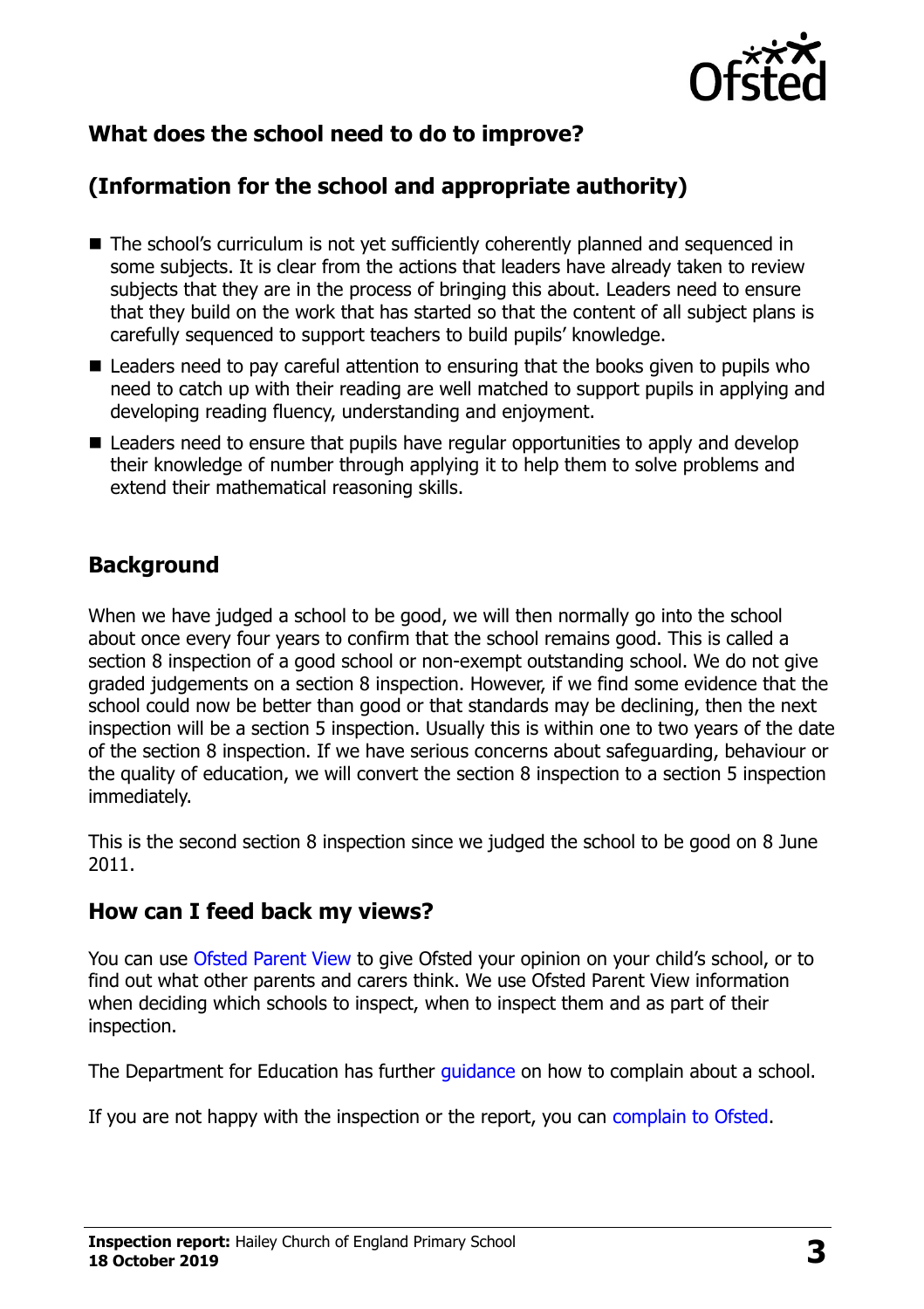

## **Further information**

You can search for [published performance information](http://www.compare-school-performance.service.gov.uk/) about the school.

In the report, '[disadvantaged pupils](http://www.gov.uk/guidance/pupil-premium-information-for-schools-and-alternative-provision-settings)' refers to those pupils who attract government pupil premium funding: pupils claiming free school meals at any point in the last six years and pupils in care or who left care through adoption or another formal route.

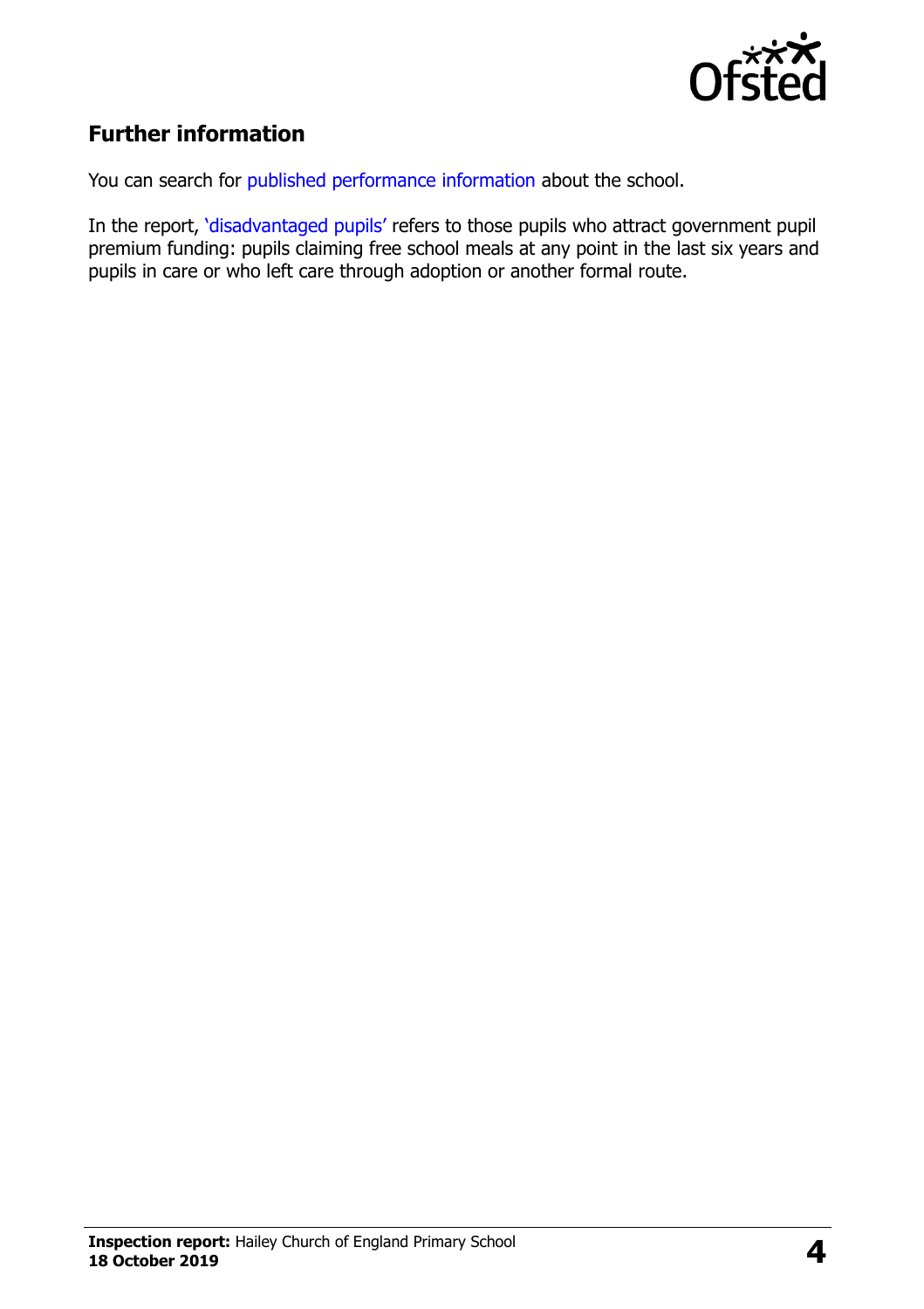

### **School details**

| Unique reference number             | 123108                  |
|-------------------------------------|-------------------------|
| <b>Local authority</b>              | Oxfordshire             |
| <b>Inspection number</b>            | 10111255                |
| <b>Type of school</b>               | Primary                 |
| <b>School category</b>              | Voluntary controlled    |
| Age range of pupils                 | 3 to 11                 |
| <b>Gender of pupils</b>             | Mixed                   |
| Number of pupils on the school roll | 105                     |
| <b>Appropriate authority</b>        | The governing body      |
| <b>Chair</b>                        | Steve Alman             |
| <b>Headteacher</b>                  | <b>Debbie Davies</b>    |
| Website                             | www.hailey.oxon.sch.uk/ |
| Date of previous inspection         | 12 January 2016         |

## **Information about this school**

- This is a small Church of England voluntary controlled school. There are four classes and a nursery, which was established in 2016. The nursery caters for three- and fouryear-olds.
- The school consists of three separate buildings which share the site and are linked by walkways. One building contains the early years classes and key stage 1 class, another the key stage 2 classes. The hall and school offices occupy the third building.

## **Information about this inspection**

- The inspectors met with the headteacher, leaders, staff and representatives from the governing body. The lead inspector spoke to a representative from the local authority on the telephone. An inspector spoke to parents and carers at the school gate and considered their responses to Ofsted's Parent View questionnaire, including free-text responses.
- We did deep dives in the following subjects across the school: reading, mathematics and art. We visited a range lessons and looked at learning plans. We spoke to pupils and staff about pupils' learning and we looked at pupils' work.
- The inspectors spoke to pupils, parents and staff about the school's work to keep pupils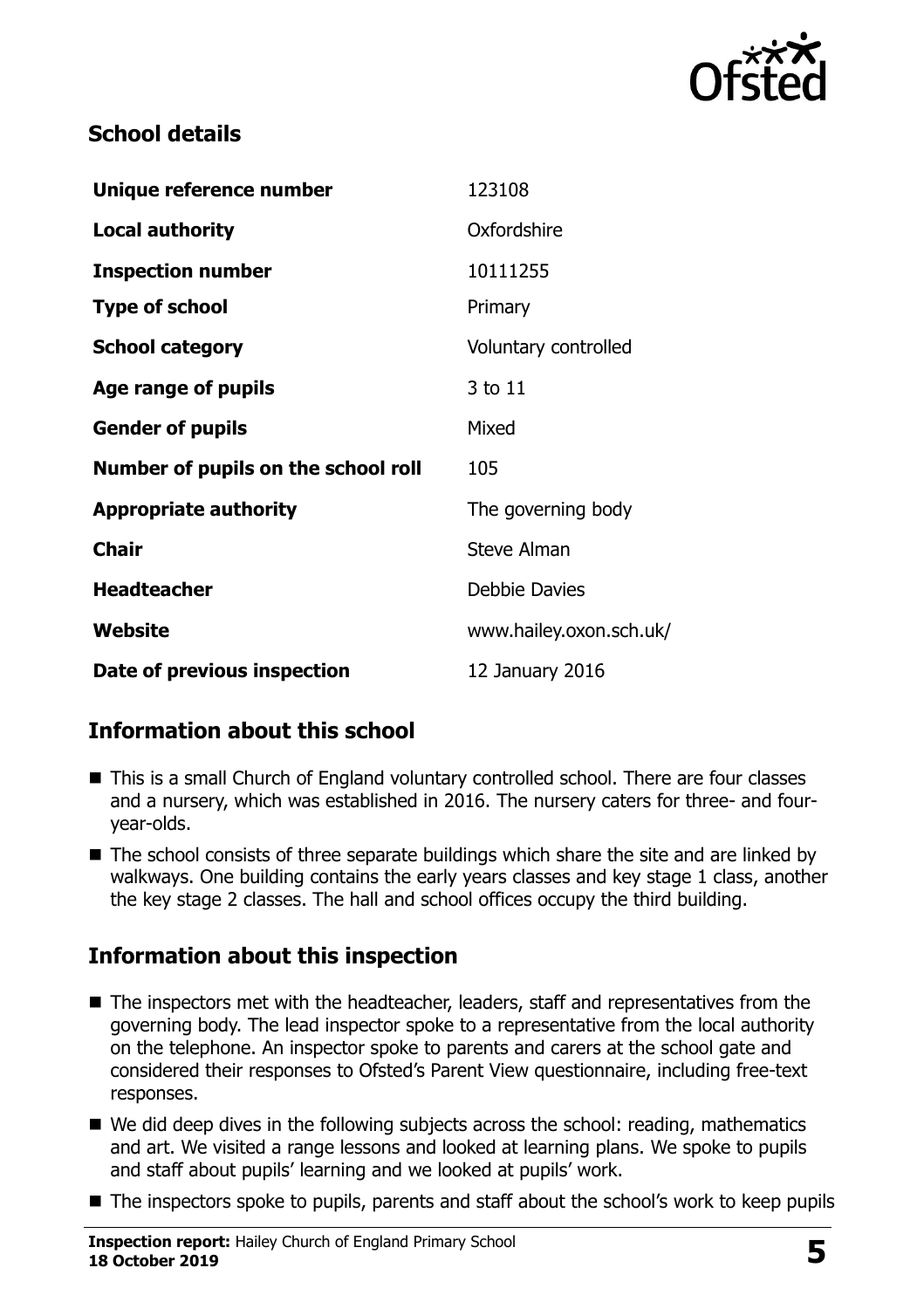

safe. A range of safeguarding documentation was considered, including the record of recruitment checks.

#### **Inspection team**

Deborah Gordon, lead inspector **Ofsted Inspector** 

Charlotte Wilson Ofsted Inspector